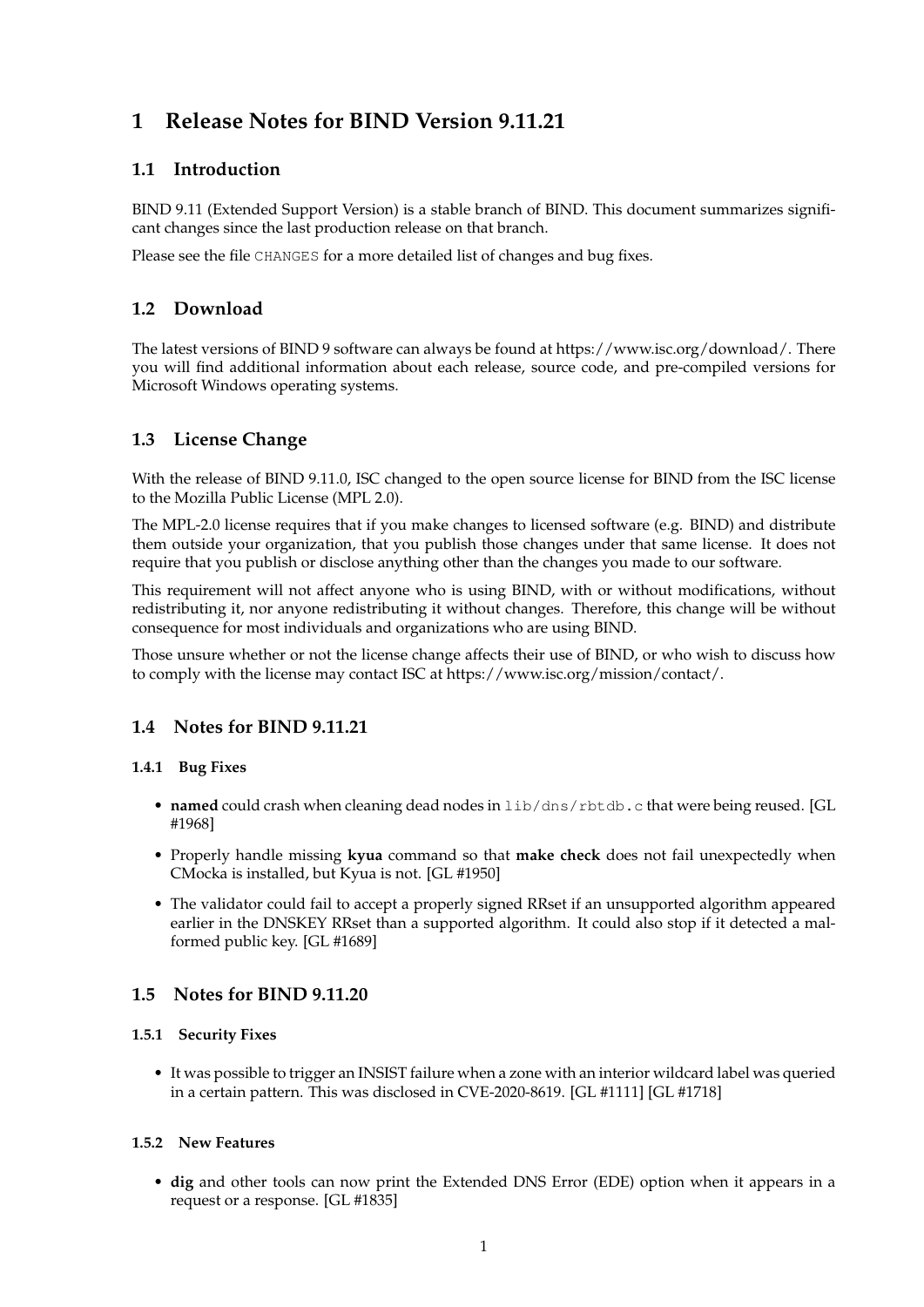### **1.5.3 Bug Fixes**

- When fully updating the NSEC3 chain for a large zone via IXFR, a temporary loss of performance could be experienced on the secondary server when answering queries for nonexistent data that required DNSSEC proof of non-existence (in other words, queries that required the server to find and to return NSEC3 data). The unnecessary processing step that was causing this delay has now been removed. [GL #1834]
- A data race in lib/dns/resolver.c:log\_formerr() that could lead to an assertion failure was fixed. [GL #1808]
- Previously, **provide-ixfr no;** failed to return up-to-date responses when the serial number was greater than or equal to the current serial number. [GL #1714]
- **named-checkconf -p** could include spurious text in **server-addresses** statements due to an uninitialized DSCP value. This has been fixed. [GL #1812]
- The ARM has been updated to indicate that the TSIG session key is generated when named starts, regardless of whether it is needed. [GL #1842]

# **1.6 Notes for BIND 9.11.19**

# **1.6.1 Security Fixes**

- To prevent exhaustion of server resources by a maliciously configured domain, the number of recursive queries that can be triggered by a request before aborting recursion has been further limited. Root and top-level domain servers are no longer exempt from the **max-recursion-queries** limit. Fetches for missing name server address records are limited to 4 for any domain. This issue was disclosed in CVE-2020-8616. [GL #1388]
- Replaying a TSIG BADTIME response as a request could trigger an assertion failure. This was disclosed in CVE-2020-8617. [GL #1703]

#### **1.6.2 Feature Changes**

• Message IDs in inbound AXFR transfers are now checked for consistency. Log messages are emitted for streams with inconsistent message IDs. [GL #1674]

#### **1.6.3 Bug Fixes**

- When running on a system with support for Linux capabilities, **named** drops root privileges very soon after system startup. This was causing a spurious log message, "unable to set effective uid to 0: Operation not permitted", which has now been silenced. [GL #1042] [GL #1090]
- When **named-checkconf -z** was run, it would sometimes incorrectly set its exit code. It reflected the status of the last view found; if zone-loading errors were found in earlier configured views but not in the last one, the exit code indicated success. Thanks to Graham Clinch. [GL #1807]
- When built without LMDB support, **named** failed to restart after a zone with a double quote (") in its name was added with **rndc addzone**. Thanks to Alberto Fernández. [GL #1695]

# **1.7 Notes for BIND 9.11.18**

# **1.7.1 Security Fixes**

• DNS rebinding protection was ineffective when BIND 9 is configured as a forwarding DNS server. Found and responsibly reported by Tobias Klein. [GL #1574]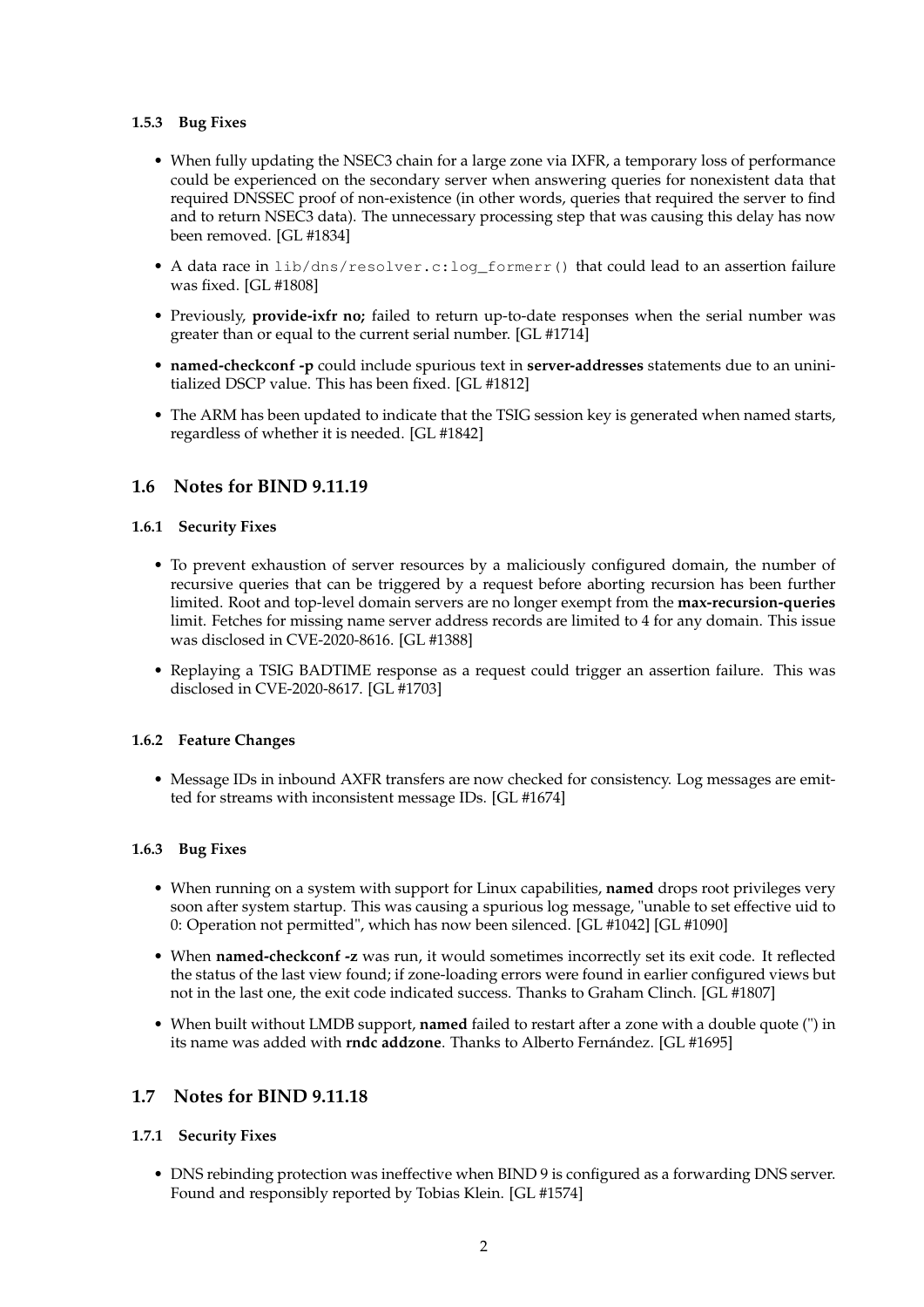### **1.7.2 Known Issues**

• We have received reports that in some circumstances, receipt of an IXFR can cause the processing of queries to slow significantly. Some of these are related to RPZ processing, others appear to occur where there are NSEC3-related changes (such as an operator changing the NSEC3 salt used in the hash calculation). These are being investigated. [GL #1685]

# **1.8 Notes for BIND 9.11.17**

### **1.8.1 Feature Changes**

• The **configure** option **--with-libxml2** now uses **pkg-config** to detect libxml2 library availability. You will either have to install **pkg-config** or specify the exact path where libxml2 has been installed on your system. [GL #1635]

### **1.8.2 Bug Fixes**

• Fixed re-signing issues with inline zones which resulted in records being re-signed late or not at all.

# **1.9 Notes for BIND 9.11.16**

### **1.9.1 Bug Fixes**

• **named** crashed when it was queried for a nonexistent name in the CHAOS class. [GL #1540]

# **1.10 Notes for BIND 9.11.15**

#### **1.10.1 Bug Fixes**

- Fixed a GeoIP2 lookup bug which was triggered when certain libmaxminddb versions were used. [GL #1552]
- Fixed several possible race conditions discovered by ThreadSanitizer.

# **1.11 Notes for BIND 9.11.14**

#### **1.11.1 Bug Fixes**

- Fixed a bug that caused **named** to leak memory on reconfiguration when any GeoIP2 database was in use. [GL #1445]
- Fixed several possible race conditions discovered by ThreadSanitizer.

# **1.12 Notes for BIND 9.11.13**

#### **1.12.1 Security Fixes**

• Set a limit on the number of concurrently served pipelined TCP queries. This flaw is disclosed in CVE-2019-6477. [GL #1264]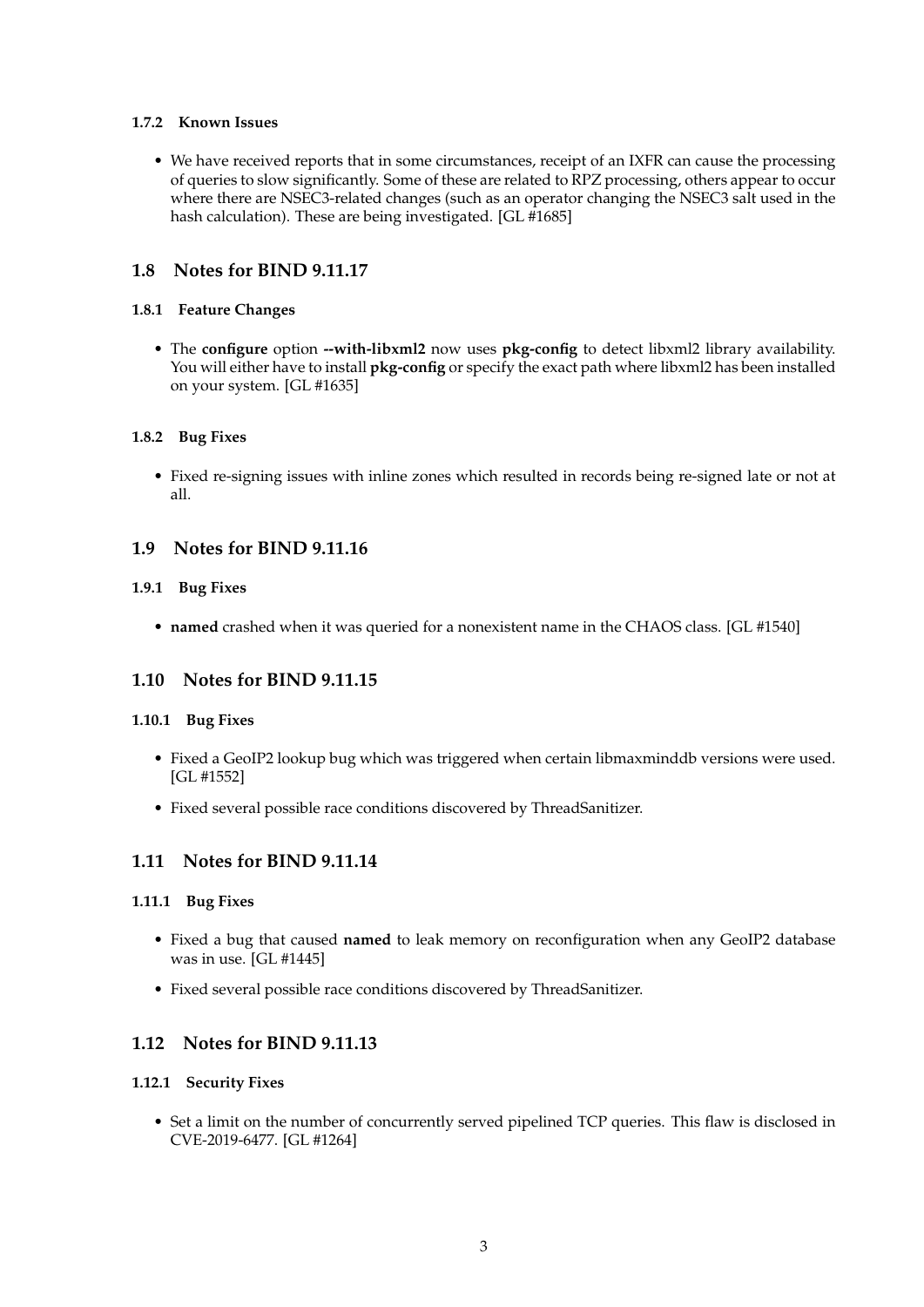### **1.12.2 New Features**

• Added a new statistics variable **tcp-highwater** that reports the maximum number of simultaneous TCP clients BIND has handled while running. [GL #1206]

# **1.13 Notes for BIND 9.11.12**

None.

# **1.14 Notes for BIND 9.11.11**

None.

# **1.15 Notes for BIND 9.11.10**

#### **1.15.1 New Features**

• A SipHash 2-4 based DNS Cookie (RFC 7873) algorithm has been added. [GL #605]

If you are running multiple DNS Servers (different versions of BIND 9 or DNS server from multiple vendors) responding from the same IP address (anycast or load-balancing scenarios), you'll have to make sure that all the servers are configured with the same DNS Cookie algorithm and same Server Secret for the best performance.

• DS records included in DNS referral messages can now be validated and cached immediately, reducing the number of queries needed for a DNSSEC validation. [GL #964]

# **1.15.2 Bug Fixes**

- Interaction between DNS64 and RPZ No Data rule (CNAME \*.) could cause unexpected results; this has been fixed. [GL #1106]
- **named-checkconf** now checks DNS64 prefixes to ensure bits 64-71 are zero. [GL #1159]
- **named-checkconf** could crash during configuration if configured to use "geoip continent" ACLs with legacy GeoIP. [GL #1163]
- **named-checkconf** now correctly reports a missing **dnstap-output** option when **dnstap** is set. [GL #1136]
- Handle ETIMEDOUT error on connect() with a non-blocking socket. [GL #1133]

# **1.16 Notes for BIND 9.11.9**

### **1.16.1 New Features**

• The new GeoIP2 API from MaxMind is now supported when BIND is compiled using **configure - with-geoip2**. The legacy GeoIP API can be used by compiling with **configure --with-geoip** instead. (Note that the databases for the legacy API are no longer maintained by MaxMind.)

The default path to the GeoIP2 databases will be set based on the location of the **libmaxminddb** library; for example, if it is in  $/$ usr $/$ local $/$ lib, then the default path will be  $/$ usr $/$ local $/$ share/GeoIP. This value can be overridden in named.conf using the **geoip-directory** option.

Some **geoip** ACL settings that were available with legacy GeoIP, including searches for **netspeed**, **org**, and three-letter ISO country codes, will no longer work when using GeoIP2. Supported GeoIP2 database types are **country**, **city**, **domain**, **isp**, and **as**. All of the databases support both IPv4 and IPv6 lookups. [GL #182]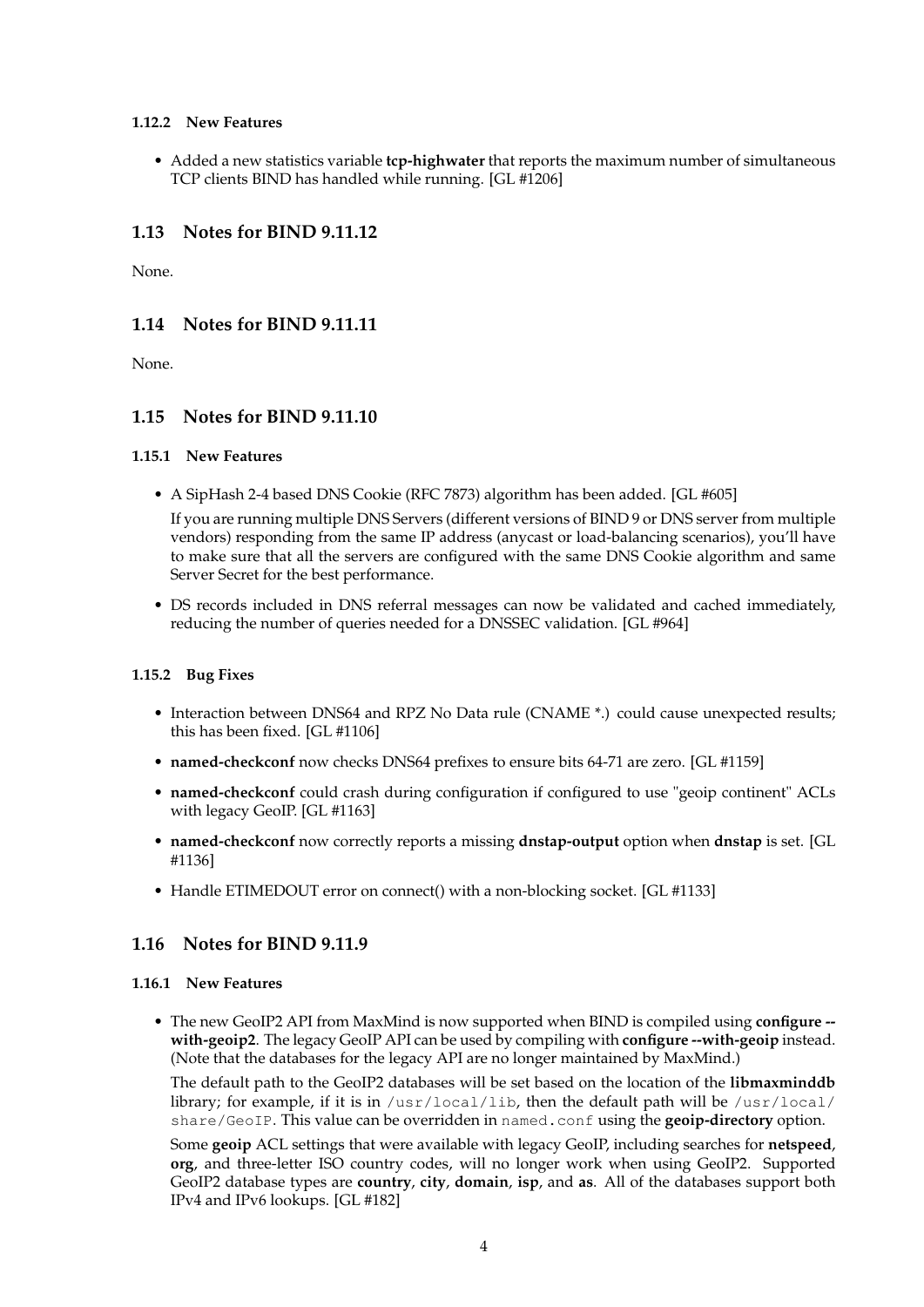### **1.16.2 Bug Fixes**

• Glue address records were not being returned in responses to root priming queries; this has been corrected. [GL #1092]

# **1.17 Notes for BIND 9.11.8**

### **1.17.1 Security Fixes**

• A race condition could trigger an assertion failure when a large number of incoming packets were being rejected. This flaw is disclosed in CVE-2019-6471. [GL #942]

# **1.18 Notes for BIND 9.11.7**

### **1.18.1 Security Fixes**

• The TCP client quota set using the **tcp-clients** option could be exceeded in some cases. This could lead to exhaustion of file descriptors. This flaw is disclosed in CVE-2018-5743. [GL #615]

### **1.18.2 Feature Changes**

• When **trusted-keys** and **managed-keys** are both configured for the same name, or when **trustedkeys** is used to configure a trust anchor for the root zone and **dnssec-validation** is set to auto, automatic RFC 5011 key rollovers will fail.

This combination of settings was never intended to work, but there was no check for it in the parser. This has been corrected; a warning is now logged. (In BIND 9.15 and higher this error will be fatal.) [GL #868]

# **1.19 Notes for BIND 9.11.6**

#### **1.19.1 Security Fixes**

- Code change #4964, intended to prevent double signatures when deleting an inactive zone DNSKEY in some situations, introduced a new problem during zone processing in which some delegation glue RRsets are incorrectly identified as needing RRSIGs, which are then created for them using the current active ZSK for the zone. In some, but not all cases, the newly-signed RRsets are added to the zone's NSEC/NSEC3 chain, but incompletely -- this can result in a broken chain, affecting validation of proof of nonexistence for records in the zone. [GL #771]
- **named** could crash if it managed a DNSSEC security root with **managed-keys** and the authoritative zone rolled the key to an algorithm not supported by BIND 9. This flaw is disclosed in CVE-2018-5745. [GL #780]
- **named** leaked memory when processing a request with multiple Key Tag EDNS options present. ISC would like to thank Toshifumi Sakaguchi for bringing this to our attention. This flaw is disclosed in CVE-2018-5744. [GL #772]
- Zone transfer controls for writable DLZ zones were not effective as the **allowzonexfr** method was not being called for such zones. This flaw is disclosed in CVE-2019-6465. [GL #790]

# **1.19.2 Feature Changes**

• When compiled with IDN support, the **dig** and the **nslookup** commands now disable IDN processing when the standard output is not a tty (e.g. not used by human). The command line options +idnin and +idnout need to be used to enable IDN processing when **dig** or **nslookup** is used from the shell scripts.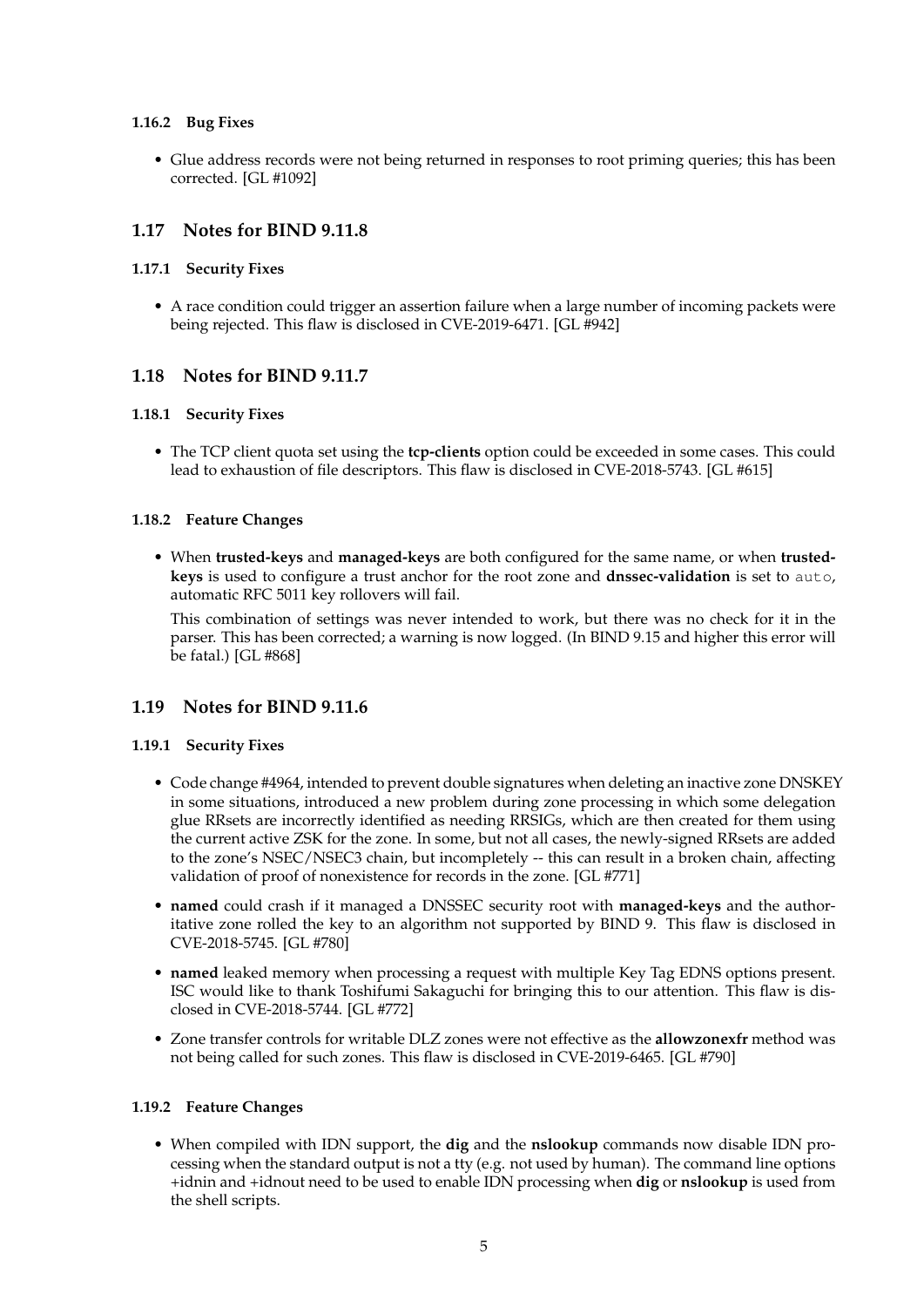# **1.20 Notes for BIND 9.11.5**

### **1.20.1 Security Fixes**

• **named** could crash during recursive processing of DNAME records when **deny-answer-aliases** was in use. This flaw is disclosed in CVE-2018-5740. [GL #387]

### **1.20.2 New Features**

• Two new update policy rule types have been added **krb5-selfsub** and **ms-selfsub** which allow machines with Kerberos principals to update the name space at or below the machine names identified in the respective principals.

### **1.20.3 Feature Changes**

• The **rndc nta** command could not differentiate between views of the same name but different class; this has been corrected with the addition of a **-class** option. [GL #105]

### **1.20.4 Bug Fixes**

• When a negative trust anchor was added to multiple views using **rndc nta**, the text returned via **rndc** was incorrectly truncated after the first line, making it appear that only one NTA had been added. This has been fixed. [GL #105]

# **1.21 Notes for BIND 9.11.4**

#### **1.21.1 Security Fixes**

• When recursion is enabled but the **allow-recursion** and **allow-query-cache** ACLs are not specified, they should be limited to local networks, but they were inadvertently set to match the default **allow-query**, thus allowing remote queries. This flaw is disclosed in CVE-2018-5738. [GL #309]

#### **1.21.2 New Features**

- **named** now supports the "root key sentinel" mechanism. This enables validating resolvers to indicate which trust anchors are configured for the root, so that information about root key rollover status can be gathered. To disable this feature, add **root-key-sentinel no;** to named.conf.
- Added the ability not to return a DNS COOKIE option when one is present in the request. To prevent a cookie being returned, add **answer-cookie no;** to named.conf. [GL #173]

**answer-cookie no** is only intended as a temporary measure, for use when **named** shares an IP address with other servers that do not yet support DNS COOKIE. A mismatch between servers on the same address is not expected to cause operational problems, but the option to disable COOKIE responses so that all servers have the same behavior is provided out of an abundance of caution. DNS COOKIE is an important security mechanism, and should not be disabled unless absolutely necessary.

#### **1.21.3 Removed Features**

• **named** will now log a warning if the old BIND now can be compiled against libidn2 library to add IDNA2008 support. Previously BIND only supported IDNA2003 using (now obsolete) idnkit-1 library.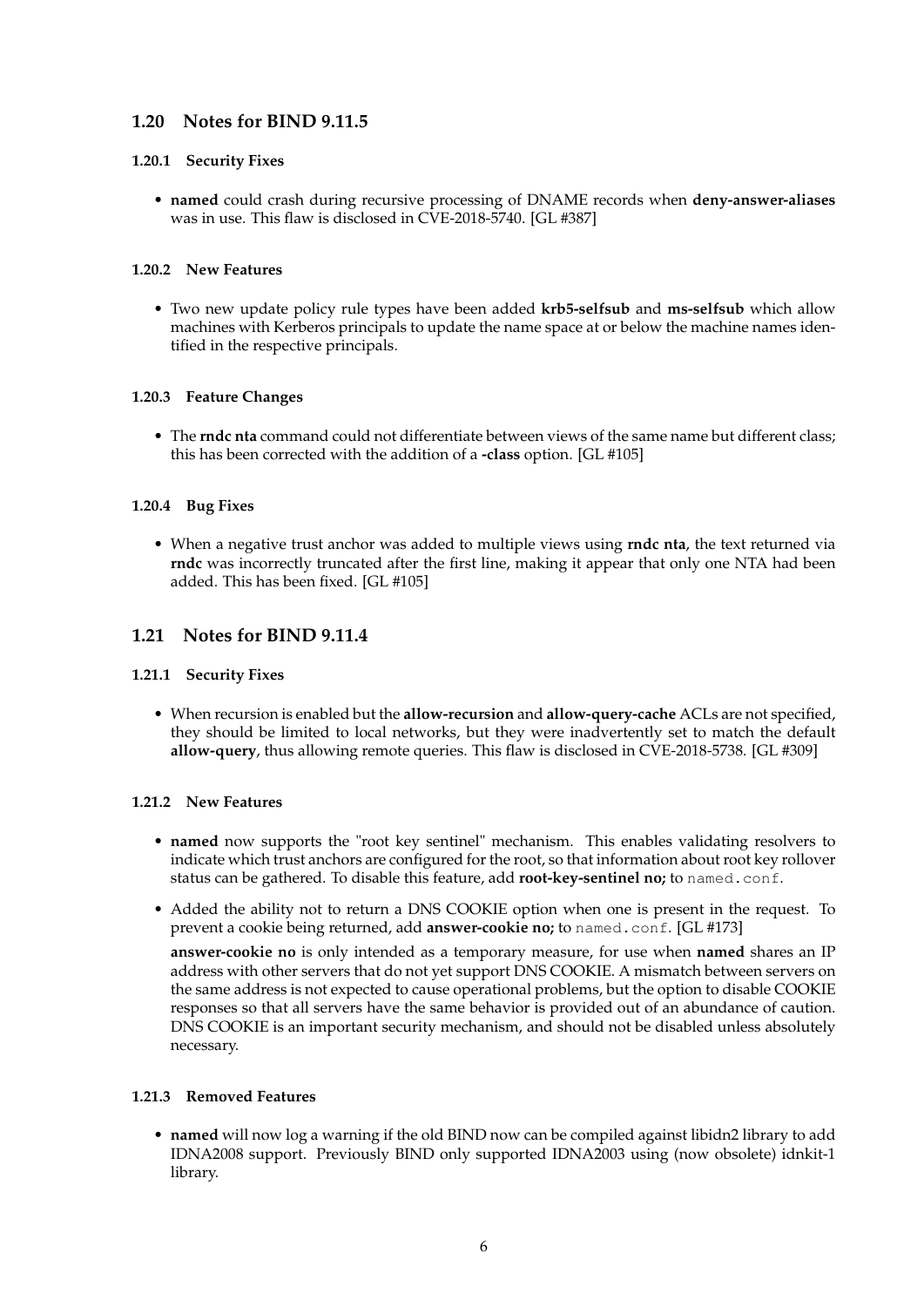# **1.21.4 Feature Changes**

- **dig +noidnin** can be used to disable IDN processing on the input domain name, when BIND is compiled with IDN support.
- Multiple **cookie-secret** clause are now supported. The first **cookie-secret** in named.conf is used to generate new server cookies. Any others are used to accept old server cookies or those generated by other servers using the matching **cookie-secret**.

### **1.21.5 Bug Fixes**

- **named** now rejects excessively large incremental (IXFR) zone transfers in order to prevent possible corruption of journal files which could cause **named** to abort when loading zones. [GL #339]
- **rndc reload** could cause **named** to leak memory if it was invoked before the zone loading actions from a previous **rndc reload** command were completed. [RT #47076]

# **1.22 Notes for BIND 9.11.3**

### **1.22.1 Security Fixes**

- Addresses could be referenced after being freed during resolver processing, causing an assertion failure. The chances of this happening were remote, but the introduction of a delay in resolution increased them. This bug is disclosed in CVE-2017-3145. [RT #46839]
- update-policy rules that otherwise ignore the name field now require that it be set to "." to ensure that any type list present is properly interpreted. If the name field was omitted from the rule declaration and a type list was present it wouldn't be interpreted as expected.

#### **1.22.2 Removed Features**

- The ISC DNSSEC Lookaside Validation (DLV) service has been shut down; all DLV records in the dlv.isc.org zone have been removed. References to the service have been removed from BIND documentation. Lookaside validation is no longer used by default by **delv**. The DLV key has been removed from bind.keys. Setting **dnssec-lookaside** to **auto** or to use dlv.isc.org as a trust anchor results in a warning being issued.
- **named** will now log a warning if the old root DNSSEC key is explicitly configured and has not been updated. [RT #43670]

#### **1.22.3 Protocol Changes**

- BIND can now use the Ed25519 and Ed448 Edwards Curve DNSSEC signing algorithms described in RFC 8080. Note, however, that these algorithms must be supported in OpenSSL; currently they are only available in the development branch of OpenSSL at https://github.com/openssl/openssl. [RT #44696]
- When parsing DNS messages, EDNS KEY TAG options are checked for correctness. When printing messages (for example, in **dig**), EDNS KEY TAG options are printed in readable format.

# **1.22.4 Feature Changes**

- **named** will no longer start or accept reconfiguration if **managed-keys** or **dnssec-validation auto** are in use and the managed-keys directory (specified by **managed-keys-directory**, and defaulting to the working directory if not specified), is not writable by the effective user ID. [RT #46077]
- Previously, **update-policy local;** accepted updates from any source so long as they were signed by the locally-generated session key. This has been further restricted; updates are now only accepted from locally configured addresses. [RT #45492]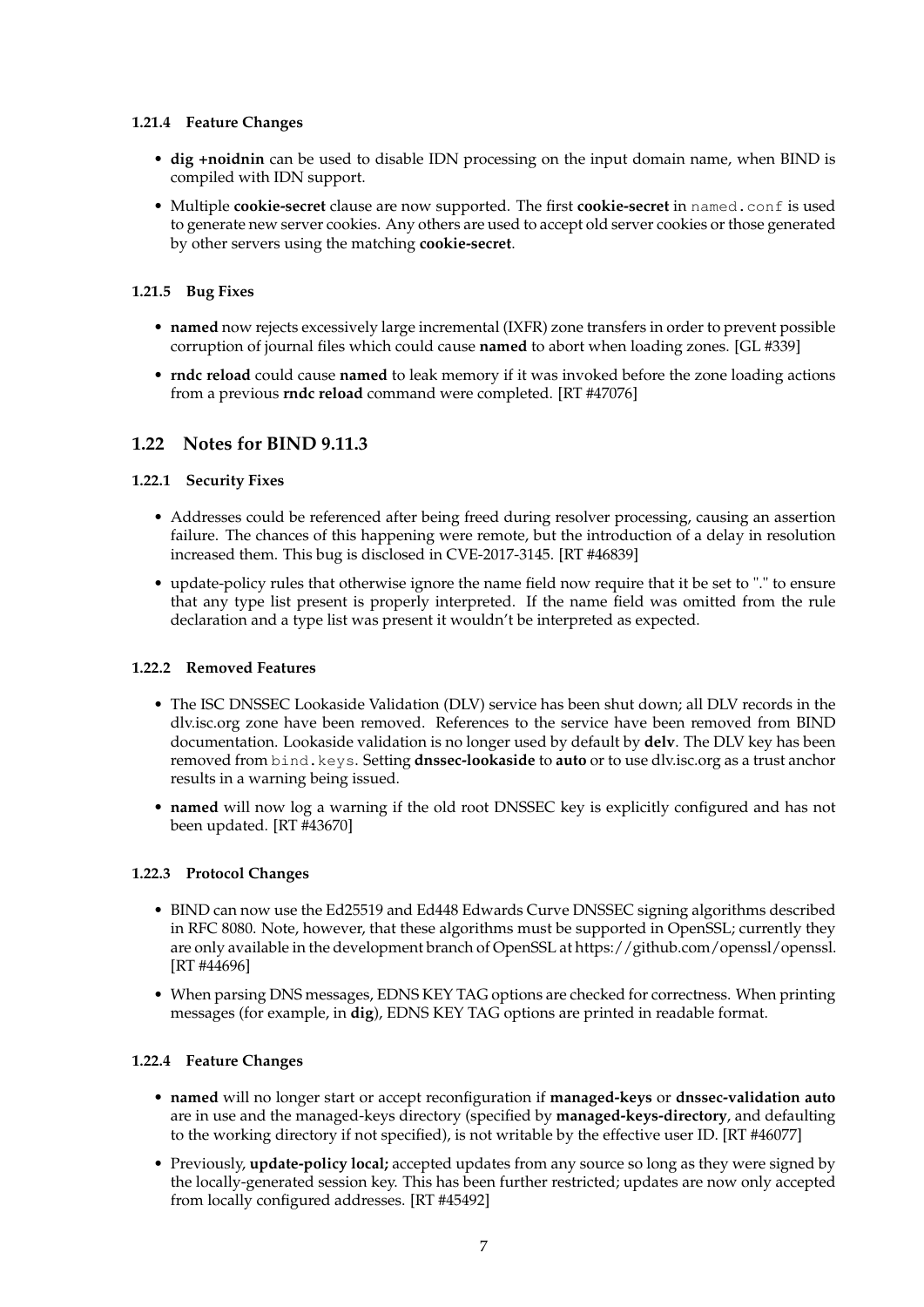### **1.22.5 Bug Fixes**

- Attempting to validate improperly unsigned CNAME responses from secure zones could cause a validator loop. This caused a delay in returning SERVFAIL and also increased the chances of encountering the crash bug described in CVE-2017-3145. [RT #46839]
- When **named** was reconfigured, failure of some zones to load correctly could leave the system in an inconsistent state; while generally harmless, this could lead to a crash later when using **rndc addzone**. Reconfiguration changes are now fully rolled back in the event of failure. [RT #45841]
- Some header files included <isc/util.h> incorrectly as it pollutes with namespace with non ISC\_ macros and this should only be done by explicitly including <isc/util.h>. This has been corrected. Some code may depend on <isc/util.h> being implicitly included via other header files. Such code should explicitly include <isc/util.h>.
- Zones created with **rndc addzone** could temporarily fail to inherit the **allow-transfer** ACL set in the **options** section of named.conf. [RT #46603]
- **named** failed to properly determine whether there were active KSK and ZSK keys for an algorithm when **update-check-ksk** was true (which is the default setting). This could leave records unsigned when rolling keys. [RT #46743] [RT #46754] [RT #46774]

# **1.23 Notes for BIND 9.11.2**

# **1.23.1 Security Fixes**

- An error in TSIG handling could permit unauthorized zone transfers or zone updates. These flaws are disclosed in CVE-2017-3142 and CVE-2017-3143. [RT #45383]
- The BIND installer on Windows used an unquoted service path, which can enable privilege escalation. This flaw is disclosed in CVE-2017-3141. [RT #45229]
- With certain RPZ configurations, a response with TTL 0 could cause **named** to go into an infinite query loop. This flaw is disclosed in CVE-2017-3140. [RT #45181]

# **1.23.2 Feature Changes**

- **dig +ednsopt** now accepts the names for EDNS options in addition to numeric values. For example, an EDNS Client-Subnet option could be sent using **dig +ednsopt=ecs:...**. Thanks to John Worley of Secure64 for the contribution. [RT #44461]
- Threads in **named** are now set to human-readable names to assist debugging on operating systems that support that. Threads will have names such as "isc-timer", "isc-sockmgr", "isc-worker0001", and so on. This will affect the reporting of subsidiary thread names in **ps** and **top**, but not the main thread. [RT #43234]
- DiG now warns about .local queries which are reserved for Multicast DNS. [RT #44783]

# **1.23.3 Bug Fixes**

- Fixed a bug that was introduced in an earlier development release which caused multi-packet AXFR and IXFR messages to fail validation if not all packets contained TSIG records; this caused interoperability problems with some other DNS implementations. [RT #45509]
- Reloading or reconfiguring **named** could fail on some platforms when LMDB was in use. [RT #45203]
- Due to some incorrectly deleted code, when BIND was built with LMDB, zones that were deleted via **rndc delzone** were removed from the running server but were not removed from the new zone database, so that deletion did not persist after a server restart. This has been corrected. [RT #45185]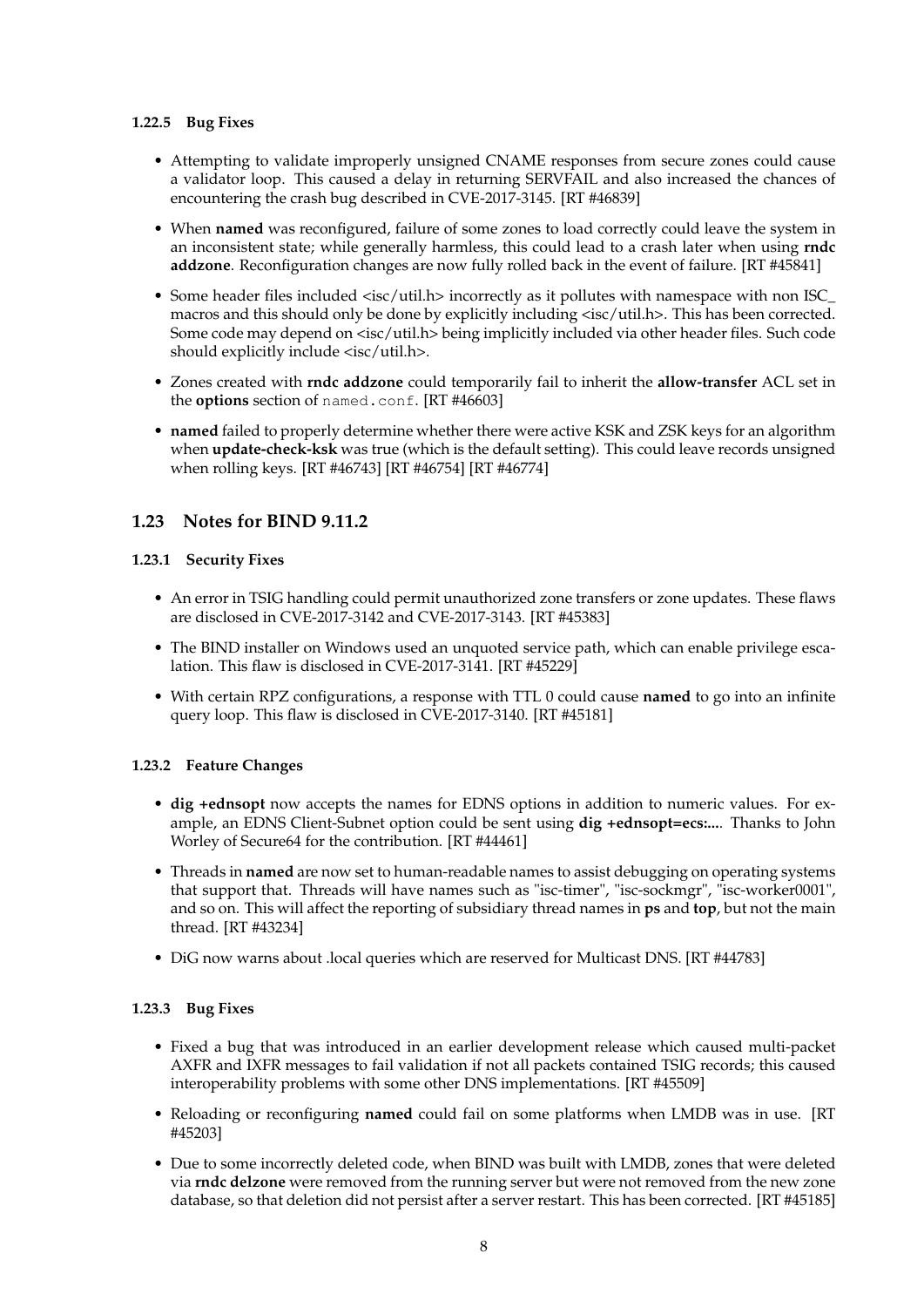- Semicolons are no longer escaped when printing CAA and URI records. This may break applications that depend on the presence of the backslash before the semicolon. [RT #45216]
- AD could be set on truncated answer with no records present in the answer and authority sections. [RT #45140]

# **1.24 Notes for BIND 9.11.1**

# **1.24.1 Security Fixes**

- **rndc ""** could trigger an assertion failure in **named**. This flaw is disclosed in (CVE-2017-3138). [RT #44924]
- Some chaining (i.e., type CNAME or DNAME) responses to upstream queries could trigger assertion failures. This flaw is disclosed in CVE-2017-3137. [RT #44734]
- **dns64** with **break-dnssec yes;** can result in an assertion failure. This flaw is disclosed in CVE-2017-3136. [RT #44653]
- If a server is configured with a response policy zone (RPZ) that rewrites an answer with local data, and is also configured for DNS64 address mapping, a NULL pointer can be read triggering a server crash. This flaw is disclosed in CVE-2017-3135. [RT #44434]
- A coding error in the nxdomain-redirect feature could lead to an assertion failure if the redirection namespace was served from a local authoritative data source such as a local zone or a DLZ instead of via recursive lookup. This flaw is disclosed in CVE-2016-9778. [RT #43837]
- **named** could mishandle authority sections with missing RRSIGs, triggering an assertion failure. This flaw is disclosed in CVE-2016-9444. [RT #43632]
- **named** mishandled some responses where covering RRSIG records were returned without the requested data, resulting in an assertion failure. This flaw is disclosed in CVE-2016-9147. [RT #43548]
- **named** incorrectly tried to cache TKEY records which could trigger an assertion failure when there was a class mismatch. This flaw is disclosed in CVE-2016-9131. [RT #43522]
- It was possible to trigger assertions when processing responses containing answers of type DNAME. This flaw is disclosed in CVE-2016-8864. [RT #43465]
- Added the ability to specify the maximum number of records permitted in a zone (max-records #;). This provides a mechanism to block overly large zone transfers, which is a potential risk with slave zones from other parties, as described in CVE-2016-6170. [RT #42143]

# **1.24.2 Feature Changes**

- **dnstap** now stores both the local and remote addresses for all messages, instead of only the remote address. The default output format for **dnstap-read** has been updated to include these addresses, with the initiating address first and the responding address second, separated by "-%gt;" or "%lt;-" to indicate in which direction the message was sent. [RT #43595]
- Expanded and improved the YAML output from **dnstap-read -y**: it now includes packet size and a detailed breakdown of message contents. [RT #43622] [RT #43642]
- If an ACL is specified with an address prefix in which the prefix length is longer than the address portion (for example, 192.0.2.1/8), **named** will now log a warning. In future releases this will be a fatal configuration error. [RT #43367]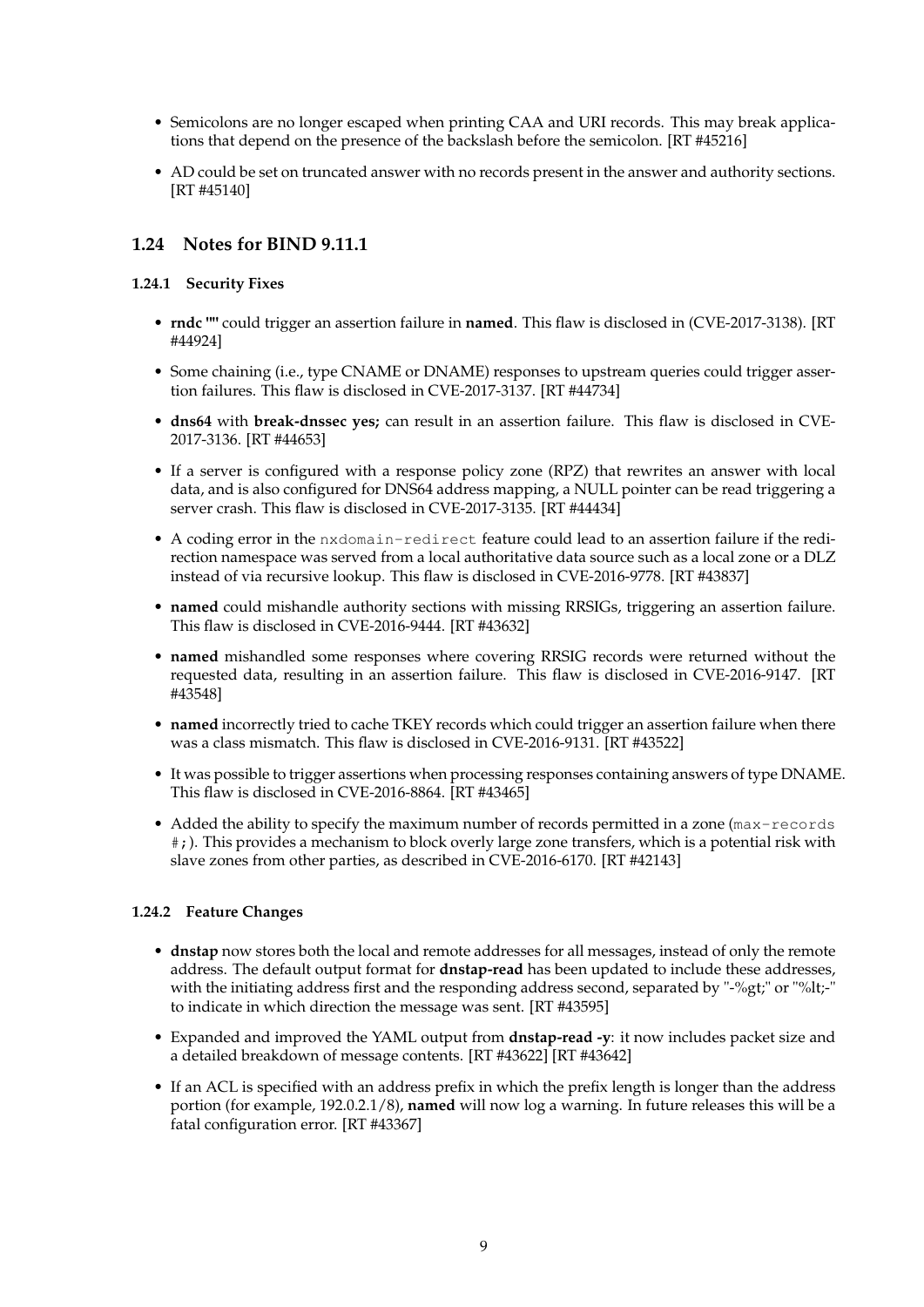### **1.24.3 Bug Fixes**

- A synthesized CNAME record appearing in a response before the associated DNAME could be cached, when it should not have been. This was a regression introduced while addressing CVE-2016-8864. [RT #44318]
- **named** could deadlock if multiple changes to NSEC/NSEC3 parameters for the same zone were being processed at the same time. [RT #42770]
- **named** could trigger an assertion when sending NOTIFY messages. [RT #44019]
- Referencing a nonexistent zone in a **response-policy** statement could cause an assertion failure during configuration. [RT #43787]
- **rndc addzone** could cause a crash when attempting to add a zone with a type other than **master** or **slave**. Such zones are now rejected. [RT #43665]
- **named** could hang when encountering log file names with large apparent gaps in version number (for example, when files exist called "logfile.0", "logfile.1", and "logfile.1482954169"). This is now handled correctly. [RT #38688]
- If a zone was updated while **named** was processing a query for nonexistent data, it could return out-of-sync NSEC3 records causing potential DNSSEC validation failure. [RT #43247]

### **1.24.4 Maintenance**

• The built-in root hints have been updated to include an IPv6 address (2001:500:12::d0d) for G.ROOT-SERVERS.NET.

#### **1.24.5 Miscellaneous Notes**

• Authoritative server support for the EDNS Client Subnet option (ECS), introduced in BIND 9.11.0, was based on an early version of the specification, and is now known to have incompatibilities with other ECS implementations. It is also inefficient, requiring a separate view for each answer, and is unable to correct for overlapping subnets in the configuration. It is intended for testing purposes but is not recommended for for production use. This was not made sufficiently clear in the documentation at the time of release.

# **1.25 Notes for BIND 9.11.0**

#### **1.25.1 Security Fixes**

- It was possible to trigger a assertion when rendering a message using a specially crafted request. This flaw is disclosed in CVE-2016-2776. [RT #43139]
- getrrsetbyname with a non absolute name could trigger an infinite recursion bug in lwresd and named with lwres configured if when combined with a search list entry the resulting name is too long. This flaw is disclosed in CVE-2016-2775. [RT #42694]

#### **1.25.2 New Features**

• A new method of provisioning secondary servers called "Catalog Zones" has been added. This is an implementation of draft-muks-dnsop-dns-catalog-zones/.

A catalog zone is a regular DNS zone which contains a list of "member zones", along with the configuration options for each of those zones. When a server is configured to use a catalog zone, all the zones listed in the catalog zone are added to the local server as slave zones. When the catalog zone is updated (e.g., by adding or removing zones, or changing configuration options for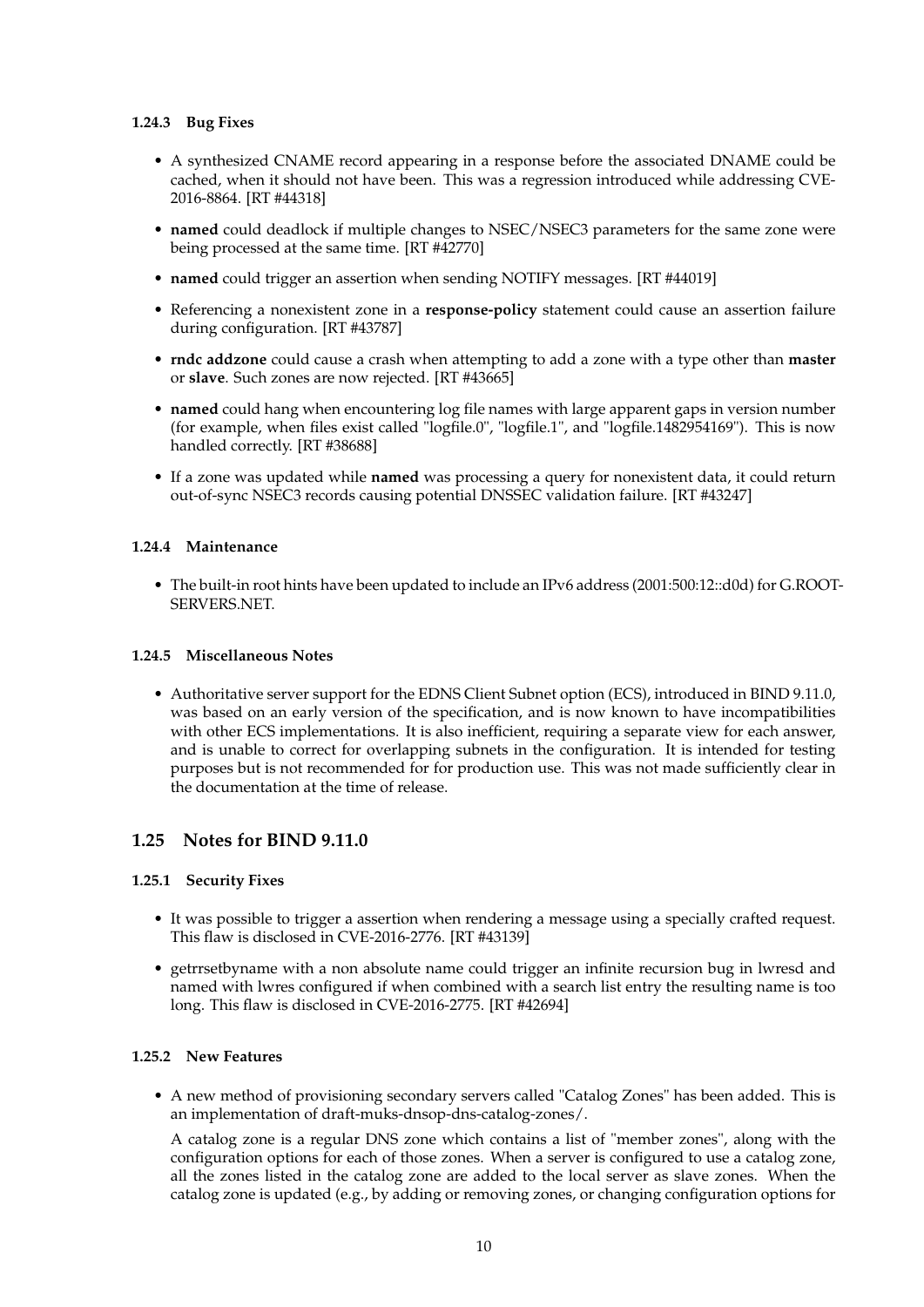existing zones) those changes will be put into effect. Since the catalog zone is itself a DNS zone, this means configuration changes can be propagated to slaves using the standard AXFR/IXFR update mechanism.

This feature should be considered experimental. It currently supports only basic features; more advanced features such as ACLs and TSIG keys are not yet supported. Example catalog zone configurations can be found in the Chapter 9 of the BIND Administrator Reference Manual.

Support for master entries with TSIG keys has been added to catalog zones, as well as support for allow-query and allow-transfer.

- Added an **isc.rndc** Python module, which allows **rndc** commands to be sent from Python programs.
- Added support for DynDB, a new interface for loading zone data from an external database, developed by Red Hat for the FreeIPA project. (Thanks in particular to Adam Tkac and Petr Spacek of Red Hat for the contribution.)

Unlike the existing DLZ and SDB interfaces, which provide a limited subset of database functionality within BIND - translating DNS queries into real-time database lookups with relatively poor performance and with no ability to handle DNSSEC-signed data - DynDB is able to fully implement and extend the database API used natively by BIND.

A DynDB module could pre-load data from an external data source, then serve it with the same performance and functionality as conventional BIND zones, and with the ability to take advantage of database features not available in BIND, such as multi-master replication.

• Fetch quotas are now compiled in by default: they no longer require BIND to be configured with **--enable-fetchlimit**, as was the case when the feature was introduced in BIND 9.10.3.

These quotas limit the queries that are sent by recursive resolvers to authoritative servers experiencing denial-of-service attacks. They can both reduce the harm done to authoritative servers and also avoid the resource exhaustion that can be experienced by recursive servers when they are being used as a vehicle for such an attack.

- **–** fetches-per-server limits the number of simultaneous queries that can be sent to any single authoritative server. The configured value is a starting point; it is automatically adjusted downward if the server is partially or completely non-responsive. The algorithm used to adjust the quota can be configured via the fetch-quota-params option.
- **–** fetches-per-zone limits the number of simultaneous queries that can be sent for names within a single domain. (Note: Unlike "fetches-per-server", this value is not self-tuning.)

Statistics counters have also been added to track the number of queries affected by these quotas.

• Added support for **dnstap**, a fast, flexible method for capturing and logging DNS traffic, developed by Robert Edmonds at Farsight Security, Inc., whose assistance is gratefully acknowledged.

To enable **dnstap** at compile time, the **fstrm** and **protobuf-c** libraries must be available, and BIND must be configured with --enable-dnstap.

A new utility **dnstap-read** has been added to allow **dnstap** data to be presented in a humanreadable format.

**rndc dnstap -roll** causes **dnstap** output files to be rolled like log files -- the most recent output file is renamed with a .0 suffix, the next most recent with .1, etc. (Note that this only works when **dnstap** output is being written to a file, not to a UNIX domain socket.) An optional numerical argument specifies how many backup log files to retain; if not specified or set to 0, there is no limit.

**rndc dnstap -reopen** simply closes and reopens the **dnstap** output channel without renaming the output file.

For more information on **dnstap**, see https://dnstap.info.

• New statistics counters have been added to track traffic sizes, as specified in RSSAC002. Query and response message sizes are broken up into ranges of histogram buckets: TCP and UDP queries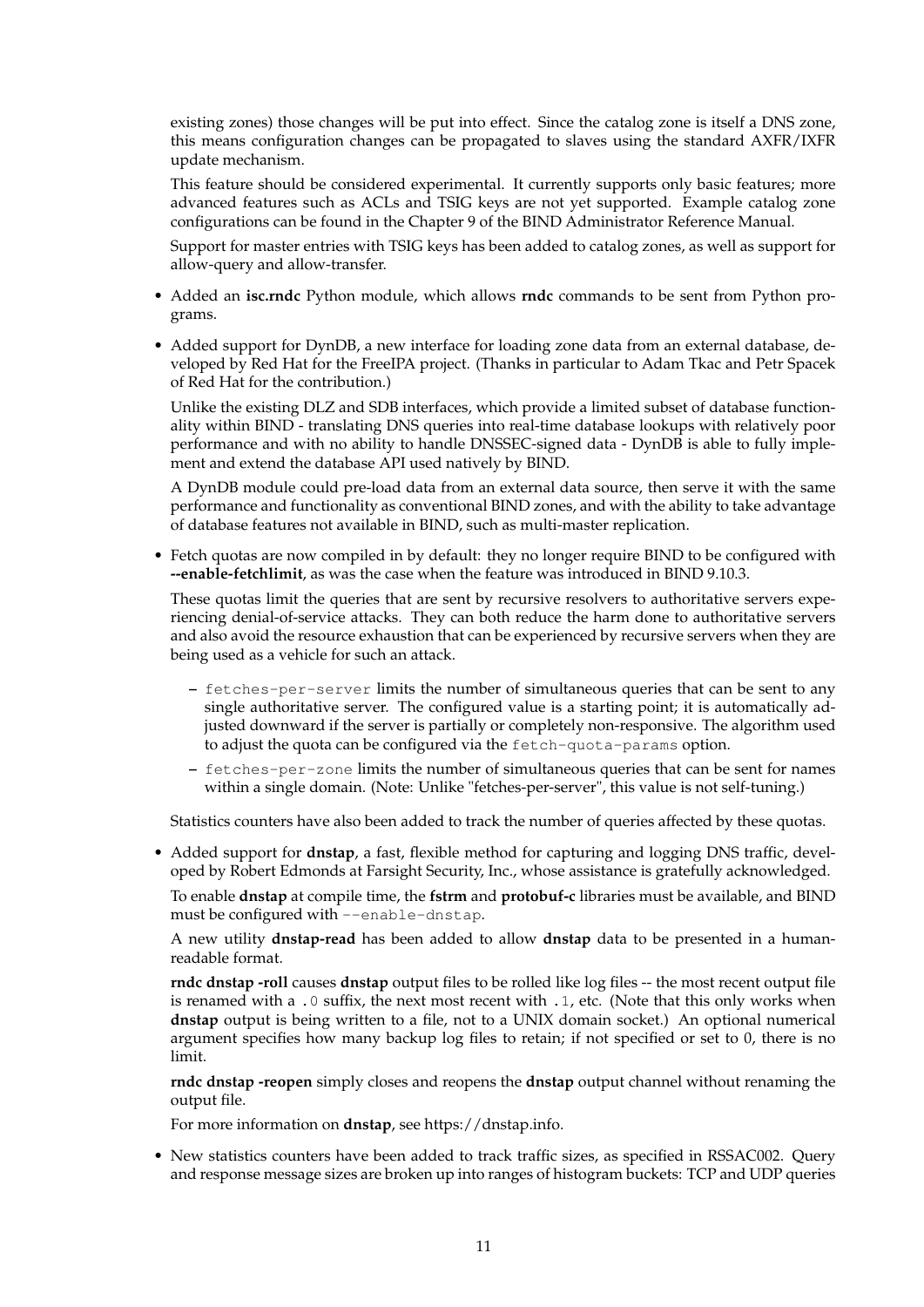of size 0-15, 16-31, ..., 272-288, and 288+, and TCP and UDP responses of size 0-15, 16-31, ..., 4080- 4095, and 4096+. These values can be accessed via the XML and JSON statistics channels at, for example, http://localhost:8888/xml/v3/traffic or http://localhost:8888/json/v1/traffic.

Statistics for RSSAC02v3 traffic-volume, traffic-sizes and rcode-volume reporting are now collected.

• A new DNSSEC key management utility, **dnssec-keymgr**, has been added. This tool is meant to run unattended (e.g., under **cron**). It reads a policy definition file (default /etc/dnssec-policy. conf) and creates or updates DNSSEC keys as necessary to ensure that a zone's keys match the defined policy for that zone. New keys are created whenever necessary to ensure rollovers occur correctly. Existing keys' timing metadata is adjusted as needed to set the correct rollover period, prepublication interval, etc. If the configured policy changes, keys are corrected automatically. See the **dnssec-keymgr** man page for full details.

Note: **dnssec-keymgr** depends on Python and on the Python lex/yacc module, PLY. The other Python-based tools, **dnssec-coverage** and **dnssec-checkds**, have been refactored and updated as part of this work.

dnssec-keymgr now takes a -r randomfile option.

(Many thanks to Sebastián Castro for his assistance in developing this tool at the IETF 95 Hackathon in Buenos Aires, April 2016.)

- The serial number of a dynamically updatable zone can now be set using **rndc signing -serial number zonename**. This is particularly useful with inline-signing zones that have been reset. Setting the serial number to a value larger than that on the slaves will trigger an AXFR-style transfer.
- When answering recursive queries, SERVFAIL responses can now be cached by the server for a limited time; subsequent queries for the same query name and type will return another SERVFAIL until the cache times out. This reduces the frequency of retries when a query is persistently failing, which can be a burden on recursive servers. The SERVFAIL cache timeout is controlled by  $servf$ ail-ttl, which defaults to 1 second and has an upper limit of 30.
- The new **rndc nta** command can now be used to set a "negative trust anchor" (NTA), disabling DNSSEC validation for a specific domain; this can be used when responses from a domain are known to be failing validation due to administrative error rather than because of a spoofing attack. NTAs are strictly temporary; by default they expire after one hour, but can be configured to last up to one week. The default NTA lifetime can be changed by setting the nta-lifetime in named. conf. When added, NTAs are stored in a file (viewname.nta) in order to persist across restarts of the **named** server.
- The EDNS Client Subnet (ECS) option is now supported for authoritative servers; if a query contains an ECS option then ACLs containing geoip or ecs elements can match against the address encoded in the option. This can be used to select a view for a query, so that different answers can be provided depending on the client network.
- The EDNS EXPIRE option has been implemented on the client side, allowing a slave server to set the expiration timer correctly when transferring zone data from another slave server.
- A new masterfile-style zone option controls the formatting of text zone files: When set to full, the zone file will dumped in single-line-per-record format.
- **dig +ednsopt** can now be used to set arbitrary EDNS options in DNS requests.
- **dig +ednsflags** can now be used to set yet-to-be-defined EDNS flags in DNS requests.
- **dig +[no]ednsnegotiation** can now be used enable / disable EDNS version negotiation.
- **dig +header-only** can now be used to send queries without a question section.
- **dig +ttlunits** causes **dig** to print TTL values with time-unit suffixes: w, d, h, m, s for weeks, days, hours, minutes, and seconds.
- **dig +zflag** can be used to set the last unassigned DNS header flag bit. This bit is normally zero.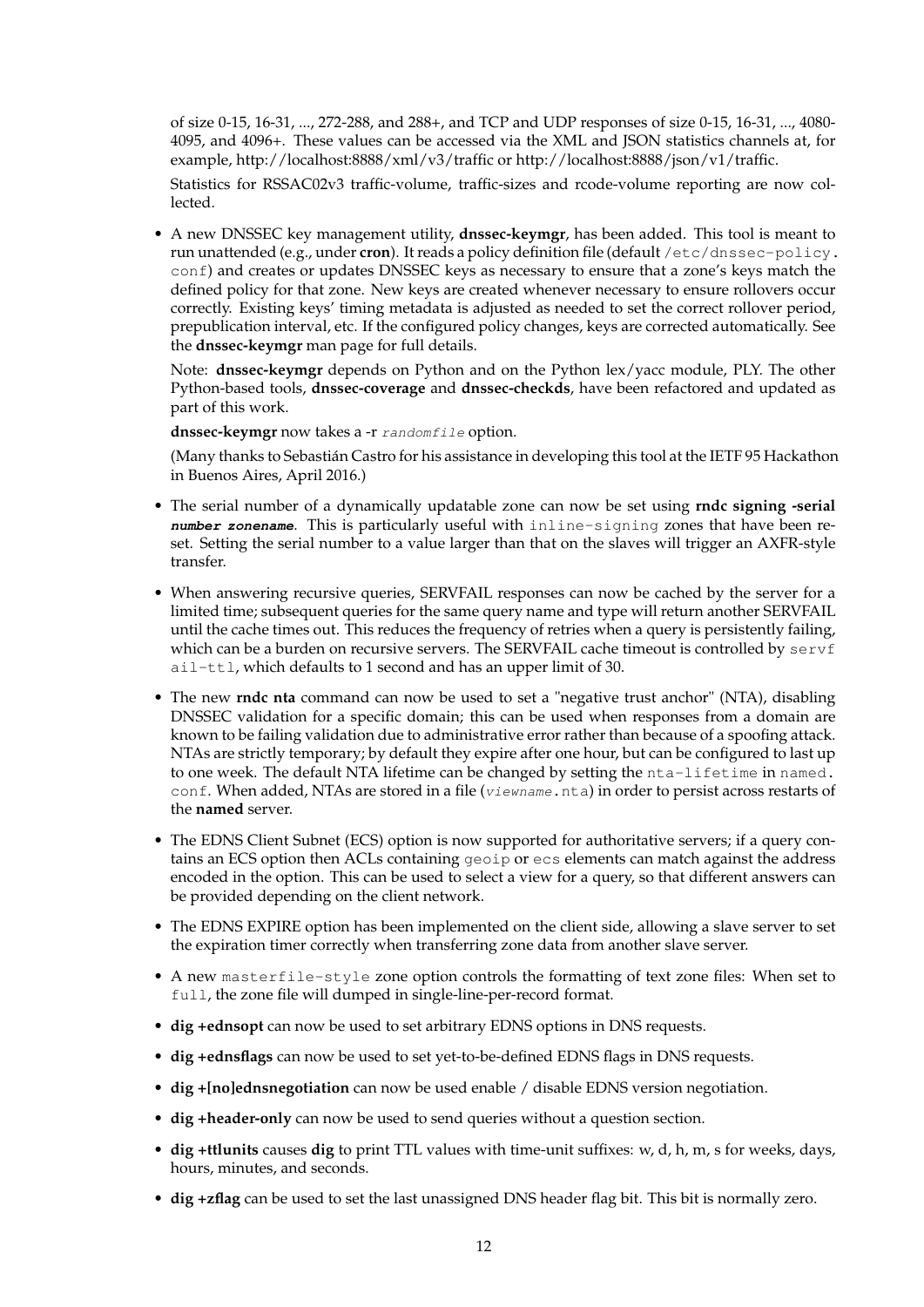- **dig +dscp=value** can now be used to set the DSCP code point in outgoing query packets.
- **dig +mapped** can now be used to determine if mapped IPv4 addresses can be used.
- **nslookup** will now look up IPv6 as well as IPv4 addresses by default. [RT #40420]
- serial-update-method can now be set to date. On update, the serial number will be set to the current date in YYYYMMDDNN format.
- **dnssec-signzone -N date** also sets the serial number to YYYYMMDDNN.
- **named -L filename** causes **named** to send log messages to the specified file by default instead of to the system log.
- The rate limiter configured by the serial-query-rate option no longer covers NOTIFY messages; those are now separately controlled by notify-rate and startup-notify-rate (the latter of which controls the rate of NOTIFY messages sent when the server is first started up or reconfigured).
- The default number of tasks and client objects available for serving lightweight resolver queries have been increased, and are now configurable via the new lwres-tasks and lwres-clients options in named.conf. [RT #35857]
- Log output to files can now be buffered by specifying **buffered yes;** when creating a channel.
- **delv +tcp** will exclusively use TCP when sending queries.
- **named** will now check to see whether other name server processes are running before starting up. This is implemented in two ways: 1) by refusing to start if the configured network interfaces all return "address in use", and 2) by attempting to acquire a lock on a file specified by the lock-file option or the **-X** command line option. The default lock file is /var/run/named/named.lock. Specifying none will disable the lock file check.
- **rndc delzone** can now be applied to zones which were configured in named.conf; it is no longer restricted to zones which were added by **rndc addzone**. (Note, however, that this does not edit named.conf; the zone must be removed from the configuration or it will return when **named** is restarted or reloaded.)
- **rndc modzone** can be used to reconfigure a zone, using similar syntax to **rndc addzone**.
- **rndc showzone** displays the current configuration for a specified zone.
- When BIND is built with the **lmdb** library (Lightning Memory-Mapped Database), **named** will store the configuration information for zones that are added via **rndc addzone** in a database, rather than in a flat "NZF" file. This dramatically improves performance for **rndc delzone** and **rndc modzone**: deleting or changing the contents of a database is much faster than rewriting a text file.

On startup, if **named** finds an existing NZF file, it will automatically convert it to the new NZD database format.

To view the contents of an NZD, or to convert an NZD back to an NZF file (for example, to revert back to an earlier version of BIND which did not support the NZD format), use the new command **named-nzd2nzf** [RT #39837]

• Added server-side support for pipelined TCP queries. Clients may continue sending queries via TCP while previous queries are processed in parallel. Responses are sent when they are ready, not necessarily in the order in which the queries were received.

To revert to the former behavior for a particular client address or range of addresses, specify the address prefix in the "keep-response-order" option. To revert to the former behavior for all clients, use "keep-response-order { any; };".

• The new **mdig** command is a version of **dig** that sends multiple pipelined queries and then waits for responses, instead of sending one query and waiting the response before sending the next. [RT #38261]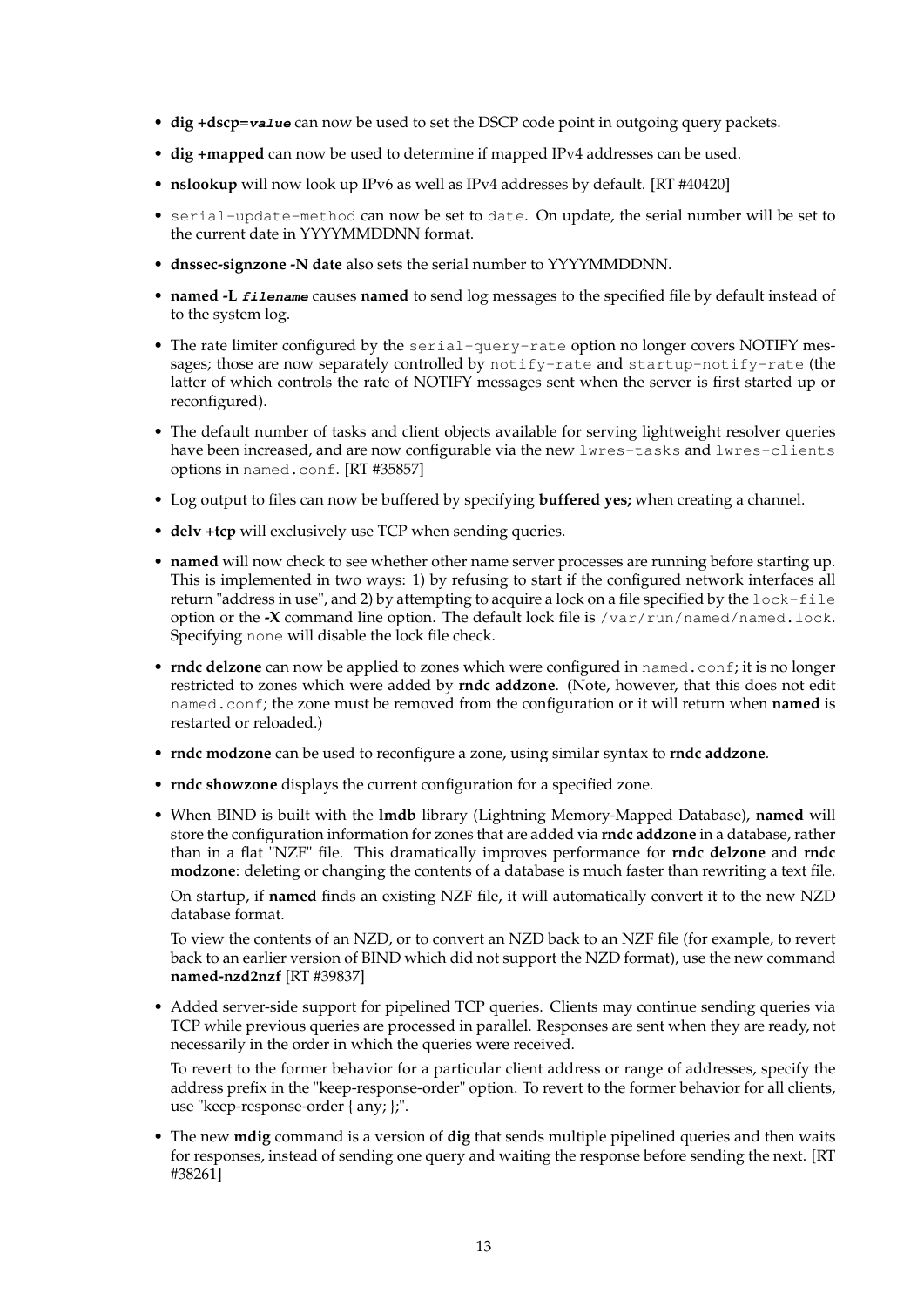- To enable better monitoring and troubleshooting of RFC 5011 trust anchor management, the new **rndc managed-keys** can be used to check status of trust anchors or to force keys to be refreshed. Also, the managed-keys data file now has easier-to-read comments. [RT #38458]
- An **--enable-querytrace** configure switch is now available to enable very verbose query trace logging. This option can only be set at compile time. This option has a negative performance impact and should be used only for debugging. [RT #37520]
- A new **tcp-only** option can be specified in **server** statements to force **named** to connect to the specified server via TCP. [RT #37800]
- The **nxdomain-redirect** option specifies a DNS namespace to use for NXDOMAIN redirection. When a recursive lookup returns NXDOMAIN, a second lookup is initiated with the specified name appended to the query name. This allows NXDOMAIN redirection data to be supplied by multiple zones configured on the server, or by recursive queries to other servers. (The older method, using a single **type redirect** zone, has better average performance but is less flexible.) [RT #37989]
- The following types have been implemented: CSYNC, NINFO, RKEY, SINK, TA, TALINK.
- A new **message-compression** option can be used to specify whether or not to use name compression when answering queries. Setting this to **no** results in larger responses, but reduces CPU consumption and may improve throughput. The default is **yes**.
- A **read-only** option is now available in the **controls** statement to grant non-destructive control channel access. In such cases, a restricted set of **rndc** commands are allowed, which can report information from **named**, but cannot reconfigure or stop the server. By default, the control channel access is *not* restricted to these read-only operations. [RT #40498]
- When loading a signed zone, **named** will now check whether an RRSIG's inception time is in the future, and if so, it will regenerate the RRSIG immediately. This helps when a system's clock needs to be reset backwards.
- The new **minimal-any** option reduces the size of answers to UDP queries for type ANY by implementing one of the strategies in "draft-ietf-dnsop-refuse-any": returning a single arbitrarilyselected RRset that matches the query name rather than returning all of the matching RRsets. Thanks to Tony Finch for the contribution. [RT #41615]
- **named** now provides feedback to the owners of zones which have trust anchors configured (**trustedkeys**, **managed-keys**, **dnssec-validation auto;** and **dnssec-lookaside auto;**) by sending a daily query which encodes the keyids of the configured trust anchors for the zone. This is controlled by **trust-anchor-telemetry** and defaults to yes.

# **1.25.3 Feature Changes**

• The logging format used for **querylog** has been altered. It now includes an additional field indicating the address in memory of the client object processing the query.

The ISC DNSSEC Lookaside Validation (DLV) service is scheduled to be disabled in 2017. A warning is now logged when **named** is configured to use this service, either explicitly or via dnsseclookaside auto;. [RT #42207]

- The timers returned by the statistics channel (indicating current time, server boot time, and most recent reconfiguration time) are now reported with millisecond accuracy. [RT #40082]
- Updated the compiled-in addresses for H.ROOT-SERVERS.NET and L.ROOT-SERVERS.NET.
- ACLs containing **geoip asnum** elements were not correctly matched unless the full organization name was specified in the ACL (as in **geoip asnum "AS1234 Example, Inc.";**). They can now match against the AS number alone (as in **geoip asnum "AS1234";**).
- When using native PKCS#11 cryptography (i.e., **configure --enable-native-pkcs11**) HSM PINs of up to 256 characters can now be used.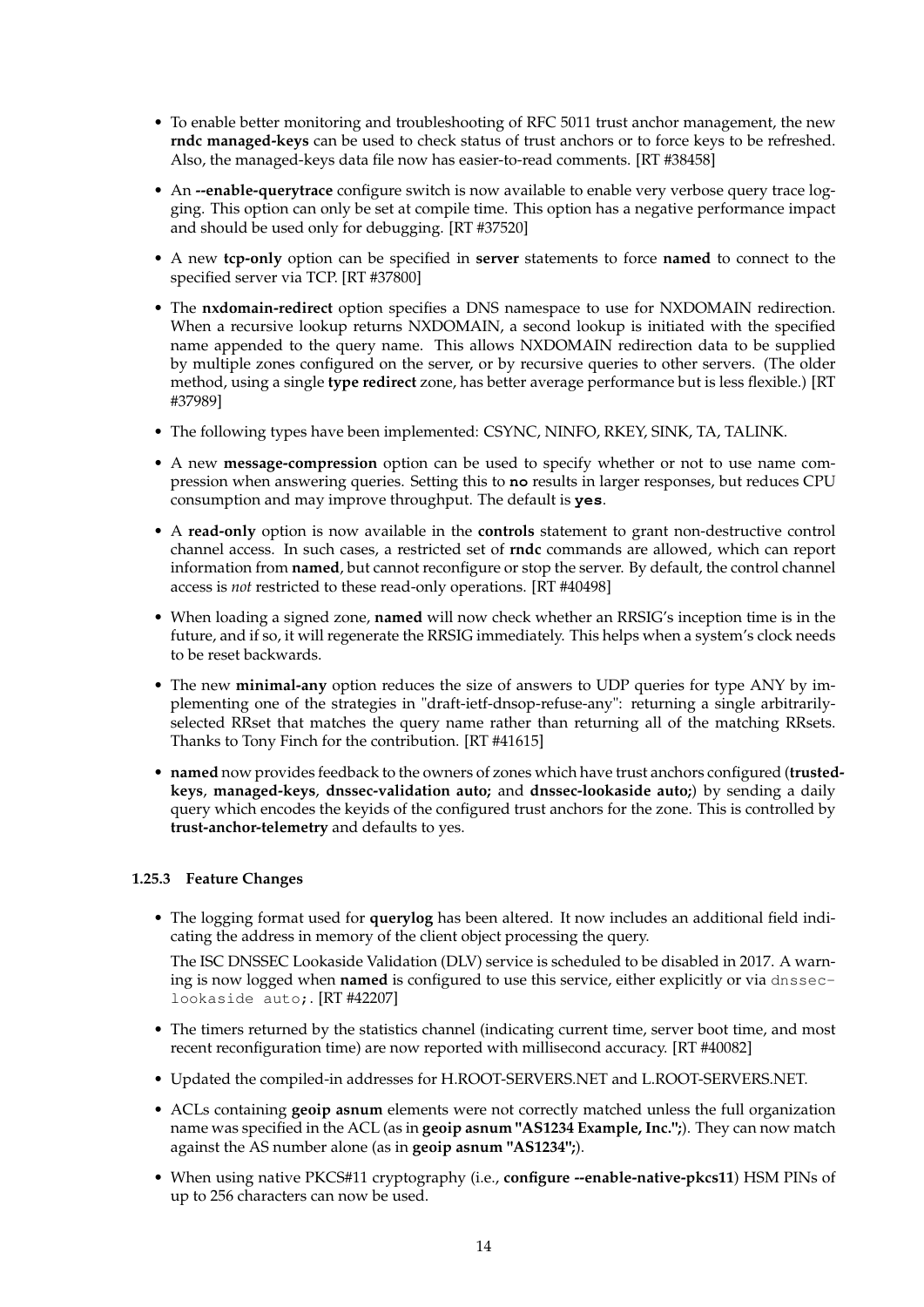- NXDOMAIN responses to queries of type DS are now cached separately from those for other types. This helps when using "grafted" zones of type forward, for which the parent zone does not contain a delegation, such as local top-level domains. Previously a query of type DS for such a zone could cause the zone apex to be cached as NXDOMAIN, blocking all subsequent queries. (Note: This change is only helpful when DNSSEC validation is not enabled. "Grafted" zones without a delegation in the parent are not a recommended configuration.)
- Update forwarding performance has been improved by allowing a single TCP connection to be shared between multiple updates.
- By default, **nsupdate** will now check the correctness of hostnames when adding records of type A, AAAA, MX, SOA, NS, SRV or PTR. This behavior can be disabled with **check-names no**.
- Added support for OPENPGPKEY type.
- The names of the files used to store managed keys and added zones for each view are no longer based on the SHA256 hash of the view name, except when this is necessary because the view name contains characters that would be incompatible with use as a file name. For views whose names do not contain forward slashes  $('')$ , backslashes  $('')$ , or capital letters - which could potentially cause namespace collision problems on case-insensitive filesystems - files will now be named after the view (for example, internal.mkeys or external.nzf). However, to ensure consistent behavior when upgrading, if a file using the old name format is found to exist, it will continue to be used.
- "rndc" can now return text output of arbitrary size to the caller. (Prior to this, certain commands such as "rndc tsig-list" and "rndc zonestatus" could return truncated output.)
- Errors reported when running **rndc addzone** (e.g., when a zone file cannot be loaded) have been clarified to make it easier to diagnose problems.
- When encountering an authoritative name server whose name is an alias pointing to another name, the resolver treats this as an error and skips to the next server. Previously this happened silently; now the error will be logged to the newly-created "cname" log category.
- If **named** is not configured to validate answers, then allow fallback to plain DNS on timeout even when we know the server supports EDNS. This will allow the server to potentially resolve signed queries when TCP is being blocked.
- Large inline-signing changes should be less disruptive. Signature generation is now done incrementally; the number of signatures to be generated in each quantum is controlled by "sig-signingsignatures number;". [RT #37927]
- The experimental SIT option (code point 65001) of BIND 9.10.0 through BIND 9.10.2 has been replaced with the COOKIE option (code point 10). It is no longer experimental, and is sent by default, by both **named** and **dig**.

The SIT-related named.conf options have been marked as obsolete, and are otherwise ignored.

- When **dig** receives a truncated (TC=1) response or a BADCOOKIE response code from a server, it will automatically retry the query using the server COOKIE that was returned by the server in its initial response. [RT #39047]
- Retrieving the local port range from net.ipv4.ip\_local\_port\_range on Linux is now supported.
- A new nsip-wait-recurse directive has been added to RPZ, specifying whether to look up unknown name server IP addresses and wait for a response before applying RPZ-NSIP rules. The default is **yes**. If set to **no**, **named** will only apply RPZ-NSIP rules to servers whose addresses are already cached. The addresses will be looked up in the background so the rule can be applied on subsequent queries. This improves performance when the cache is cold, at the cost of temporary imprecision in applying policy directives. [RT #35009]
- Within the response-policy option, it is now possible to configure RPZ rewrite logging on a per-zone basis using the log clause.
- The default preferred glue is now the address type of the transport the query was received over.